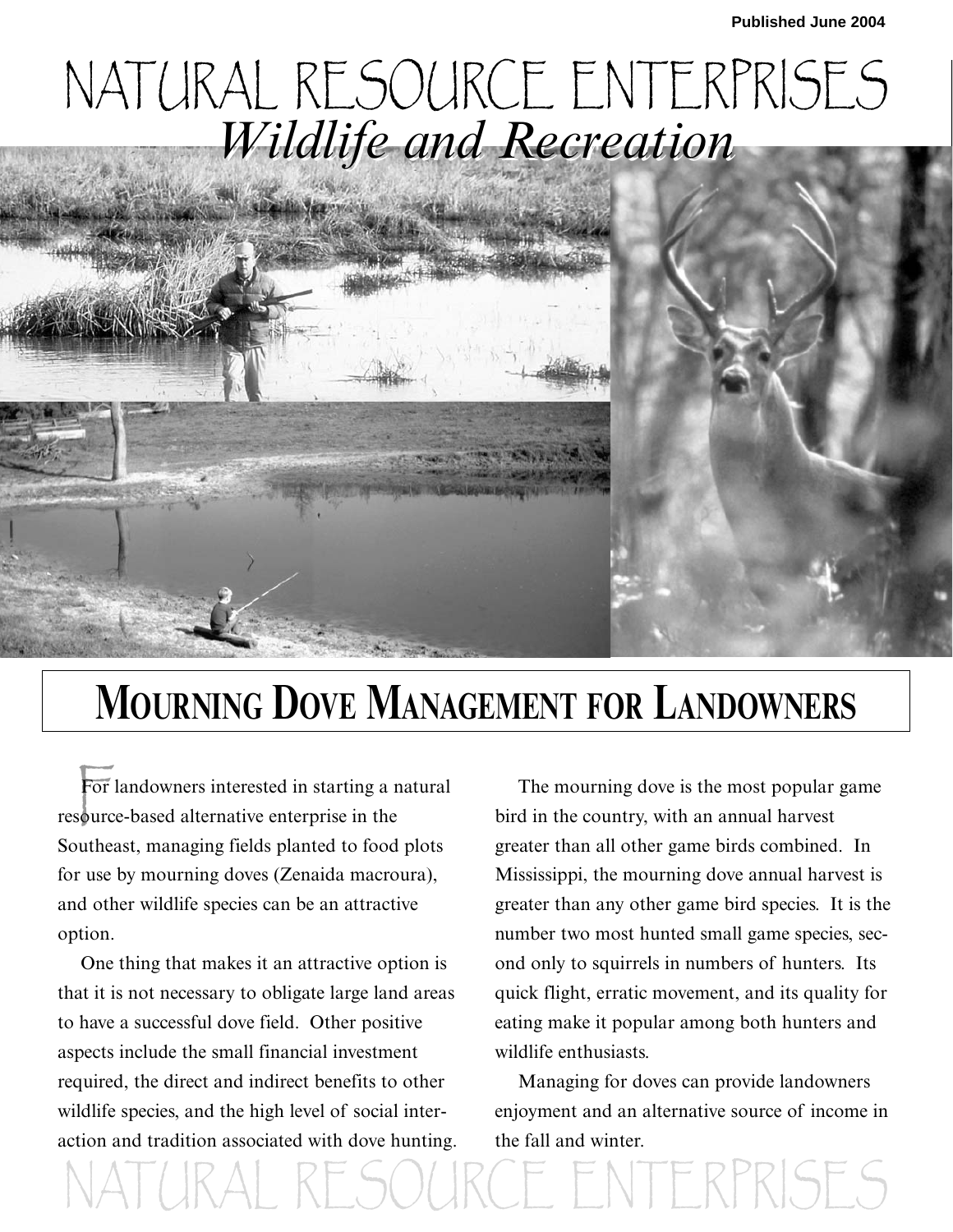#### **LIFE HISTORY**

Mou<br>birds th<br>America Mourning doves are medium-sized migratory birds that range from Alaska to most of South America. Recent surveys estimate there are approximately 500 million doves in the United States. Their song is a low-toned, mournful cooah, coo, coo, coo. The call of doves is a common sound in rural and suburban backyards, although it can easily go unnoticed. Although mourning doves are migratory birds, they will stay in warm climates, such as Mississippi, year-round. Whether they migrate or stay in one place year-round depends on their habitat and forage needs being met and the early winter's not being too severe.

Doves return to their breeding grounds in late winter. If there is an unusually heavy snowfall or temperatures near zero, many birds may die from freezing or not being able to find food. In Mississippi, early migrants may begin nesting as early as late February, and nesting increases through April. Clutch size averages two eggs per nesting cycle but can be as many as four eggs. For the first three days after the young hatch, the parents feed them crop milk, a highly nutritious liquid. After this, the young are fed seeds. The mourning dove nesting cycle takes approximately 33 days, beginning with nest building and incubation and ending with the fledgings leaving the nest. To maintain population numbers, pairs of birds try five or six nestings and often produce three or four broods in three to six nesting cycles per year. Generally five or six young will be raised per pair each year.

Mourning doves have a short lifespan, living on average just longer than one year. The mortality rate for first-year doves is between 60 and 75 percent, and adults have an average mortality rate of 50 to 60 percent. This is similar to rabbit, quail, and many other small game wildlife species. Because of their naturally high mortality rate, many doves that are not taken by hunters will die over the course of winter because of exposure, disease, or starvation. Hunters can annually harvest 15 percent of the mourning doves in the fall seasons without impacting the population as a whole.

Other doves that may be found using managed dove fields in the Southeastern United States include the Eurasian collared-dove (*Streptopelia decaocto*) and the ringed turtle-dove (*Streptopelia*

*risoria*). The Eurasian collared-dove (considered an exotic species) is becoming fairly common in some areas because of its rapid colonization of different parts of North America. The domesticated ringed turtle-dove is much less common and seems to be less capable of increasing its population once released into the wild. Both these species are most often observed in and around cities or suburban areas, but recently the Eurasian collared-dove has been found in rural areas where doves are hunted.

State regulations vary from state to state as to taking these exotic species during migratory bird hunting seasons. Be sure to check with your state wildlife agency regulations before taking such birds during regulated dove hunting seasons. Currently (2004) in Mississippi, you can harvest the Eurasian collared-dove during dove seasons, and this does not count against the specified bag limit of mourning doves.

The Eurasian collared-dove is considerably larger than the native mourning dove, has squared rather than pointed tail feathers, and is pale in color overall as compared to a mourning dove. Seen flying near each other, it is quite easy to tell the difference in species. The ringed turtle-dove is smaller than the Eurasian collared-dove but still slightly larger than the native mourning dove. The colors of this domesticated dove vary, but the overall appearance is usually very pale, almost white, and is very much different in coloration from the native mourning dove. Although the Eurasian collared-dove is larger, and paler, and its flight pattern is slightly different from that of mourning dove's, when prepared for the table in the same manner as mourning doves, the taste is very similar.

For information about proper care of harvested doves in the field and preparation for freezing and for the table, contact the MSU Extension Wildlife and Fisheries Office at (662) 325-3174 or check the website: **http://msucares.com/wildfish/.**

#### **HABITAT AND FOOD**

Aboseds<br>insects. About the only things mourning doves eat are seeds and plants, although doves will sometimes eat insects. Their main diet is seeds from agricultural crops (grains), native grasses, and weeds. Mourning doves are poor scratchers and will not scratch for seeds. They feed primarily on open ground.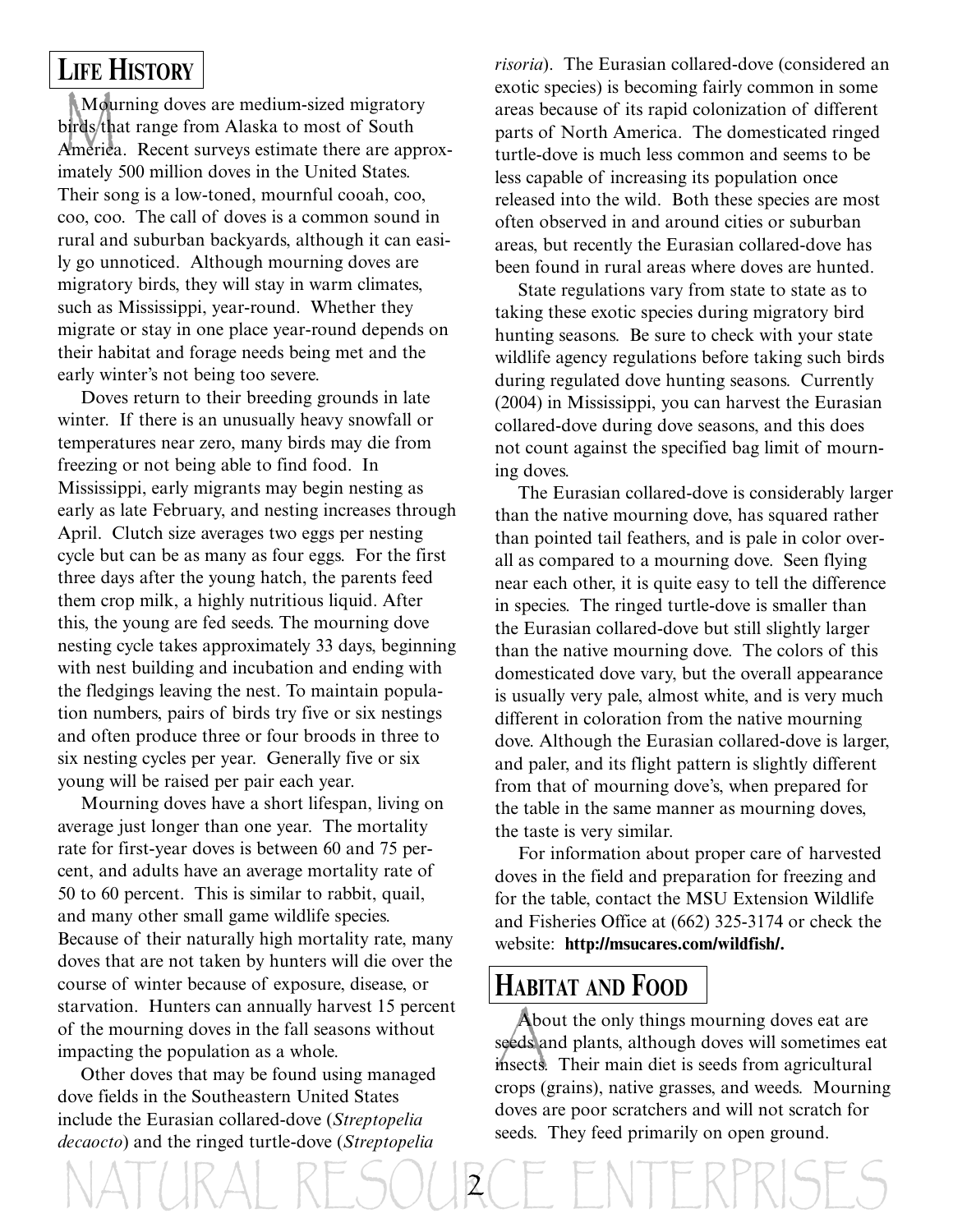Fields prepared for doves need to have some disked open areas to keep weeds from becoming established and going to seed. When managing your land for mourning doves, try to have foraging habitat near nesting sites. Doves will travel for food, but they prefer local food sources.

In Mississippi, nesting space is generally not a limiting factor. The preferred nesting habitat for doves is in trees or tall shrubs with an average height of 15 feet from the ground. A nesting site needs to provide cover from predators as well as protection from the sun in summer months and cold in late winter or early spring. In late winter, early nesting doves prefer coniferous trees for nesting to hide them from predators.

Doves require fresh water for drinking. There must be a pond, puddle, or stream near their nesting sites for access to fresh water daily, ideally in the morning and evening. The water source should be in an area with little vegetation. This gives them easy access to the water's edge and good visibility to be able to drink and watch for predators at the same time.

Mourning doves prefer seeds from the following plant species:

American sweetgum Japanese millet barley Johnsongrass barnyard grass lespedeza bristlegrass pine seed browntop millet poke weed buckwheat primrose millet Carolina cranebill rye common ragweed sedges corn sesame sesame cowpeas soybean croton Sudan grass crowfoot sunflower Egyptian wheat wheat dove proso millet wild peas grain sorghum

#### **PLANTING AND HARVESTING**

You<br>ide fo<br>arly sp You should begin preparing a field that will provide food for doves and other wildlife species in early spring. By the time late summer arrives, some grains will have begun to shatter to provide food for the returning doves now beginning to flock to available food sources.

Plant a variety of grains, such as sunflower, browntop millet, and sorghum to increase the seed availability to the doves from early fall through winter. As an example, Mississippi Department of Wildlife, Fisheries, and Parks, in cooperation with Mississippi State University Extension Service, planted a demonstration field in 2003. The demonstration field alternated rows of browntop millet, sunflower, and bare ground. Two weeks before dove season, the rows between the millet and sunflower were disked to create bare ground that removed weeds that had grown since planting and provided open areas for doves to alight for feeding and to find grit. Also, leaving bare ground between rows made finding downed birds much easier for the hunters.

Here is a suggested planting sequence for mourning doves: Plant two strips of browntop millet, disk one strip for bare ground, plant one strip of sunflower, disk one strip for bare ground, and so forth. Repeat this sequence throughout the field.

browntop millet browntop millet bare ground sunflower bare ground browntop millet browntop millet bare ground sunflower bare ground browntop millet browntop millet

NATURAL RESOURCE ENTERPRISES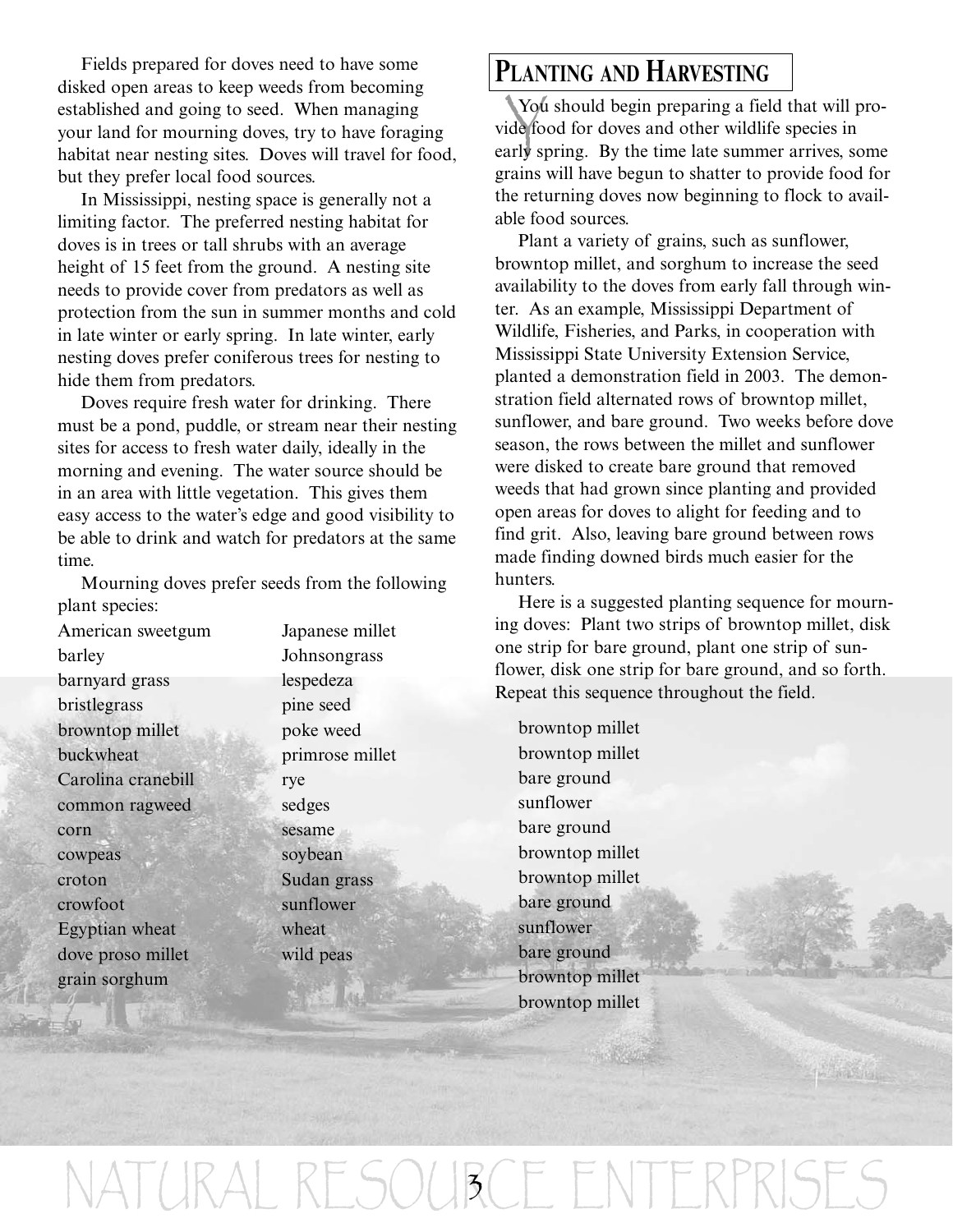If you plan to harvest grain crops, leave several rows unharvested, to provide seed through the winter for birds and other wildlife. Browntop millet will reseed if not disturbed or manipulated and allowed to mature. Simply disk the field lightly in the spring and fertilize. The millet seed left behind from the previous year will germinate and provide a good stand that can substantially lower your second-year planting costs. If you leave unharvested strips of millet and sunflower, this will provide food and cover for returning doves, coinciding with the split second and third hunting seasons.

Disk unplanted strips two to three weeks before dove season to ensure the open ground doves prefer to alight and walk around on. Disking also lets doves get to the seed that has shattered and is on the ground next to the planted strips. Disking at least two weeks ahead gives the birds enough time to recover from this habitat disturbance. For further information on the feeding preferences and planting recommendations for mourning doves and other wildlife species of the Southeast, see the Wildlife Food-Planting Guide for the Southeast, Extension Publication 2111.

If you don't want to use sunflower, either because of competing wildlife, such as deer eating the sunflower, or for some other reason, substitute a nonbird resistant variety of grain sorghum, milo, or Egyptian wheat. To correct a serious anticipated weed problem before planting, using Extension herbicide recommendations for selective species control as provided in Publication 1532, the 2004 Weed Control Guidelines for Mississippi.

#### **ESTIMATED COSTS**

Cost<br>enterpr<br>of seed Costs for preparing a dove food plot as a wildlife enterprise will vary greatly, depending on the type of seed you plant, how you manage the standing crop, whether you provide cold drinks and water or other amenities to the hunters, whether you provide flagged stands, and if you will provide a meal and/or lodging after the hunt. To recover costs and make a profit, you should think about all of these factors when deciding what you will charge to hunt on your land.

You can use the following figures to calculate the cost of preparing a dove field: plant browntop millet at a rate of 8 pounds per acre if drilled, 10

NATURAL RESOURCE ENTERPRISES

pounds per acre if broadcast; and for best results, have a soil test before planting to determine the right fertilizer and possibly lime that will need to be added. If you don't have a soil test, 300 pounds per acre of 6-12-12 fertilizer for the browntop millet and 13-13-13 for the sunflower will be adequate on most soils.

An average 10-acre field of browntop millet and sunflower planted in strips will have the following estimated costs: seed will cost \$10 to \$12 per acre (varies, depending on time of the year you buy it, variety, and brand). Fertilizer prices can range from \$350 to \$400, depending on the fertility of the soil. Lime prices vary from \$45 to \$60 per ton (depending on the quality of the soil, it is best to have this tested before planting). Equipment and labor is estimated at \$30/hr for 8 hours of preparation, planting, and disking before season, or a total of \$240. Estimated total cost: \$700 (this is probably a higher estimate than average). Cost of herbicide applications, if needed, would be added to these costs.

#### **LIABILITY INSURANCE**

Liability is a real concern for landowners allo<br>ing access to their land. Landowners who charg<br>fee need more protection for themselves and the Liability is a real concern for landowners allowing access to their land. Landowners who charge a hunters or other recreational users who access their land. If there is any doubt as to the potential for litigation from allowing fee access for dove hunting or other recreational use, it is advisable to seek the advice and counsel of an attorney. You can buy liability insurance separately or add it as a rider to an operation policy you already have. Consider developing a waiver or including a release agreement that must be signed by everyone who hunts on your property. If there are any risk factors, such as old well sites, downed power lines, dead trees that may fall, or other risks that could be seen as landowner negligence, you should inform users or solve the problems before allowing access to your property.

When getting insurance, you should be aware that liability insurance covers loss caused by negligence but not loss caused by a willful act of the insured. Negligence is one of the conditions that can be greatly reduced on most private lands through risk planning. Anyone who allows public use of his or her land for recreational use, whether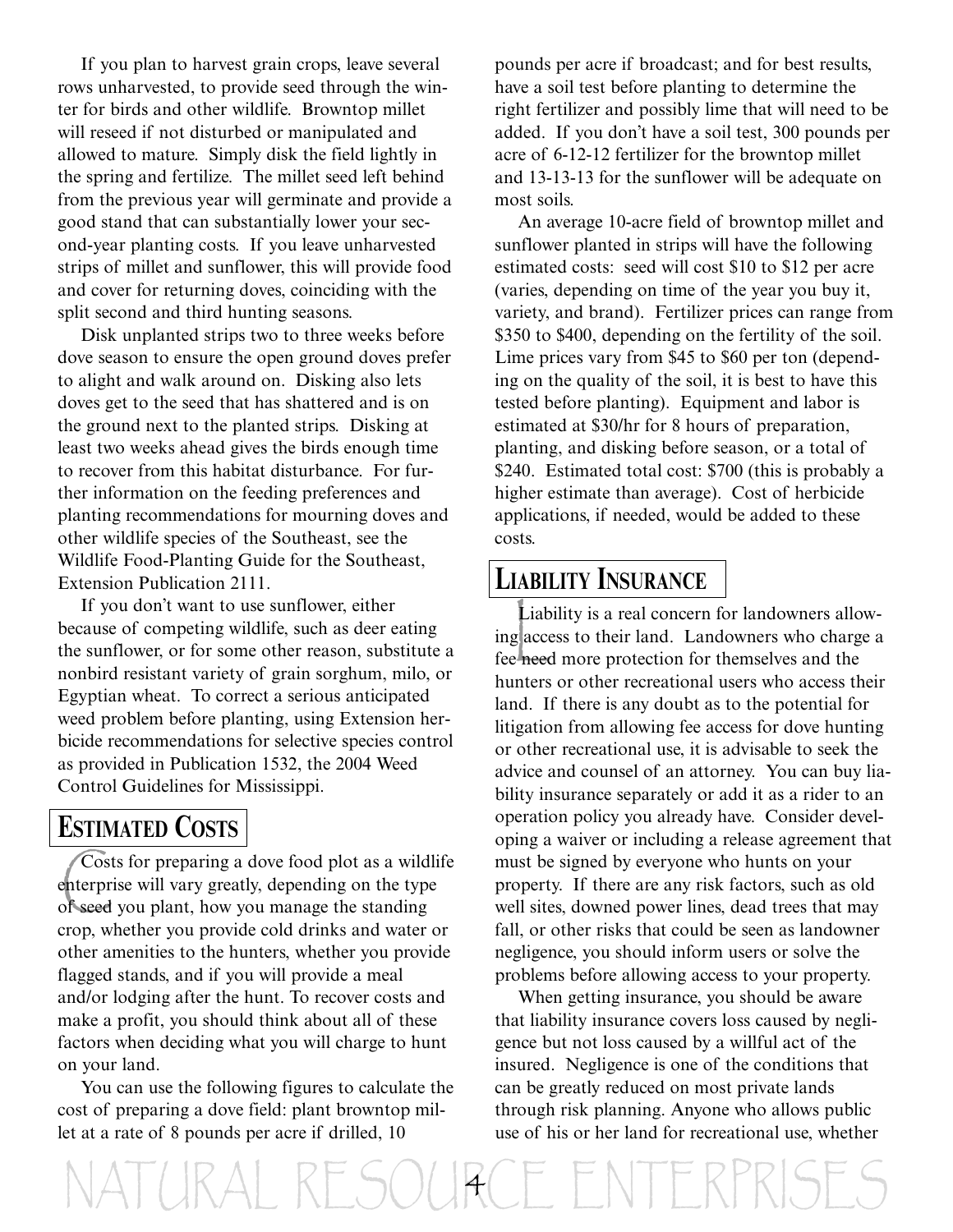or not a fee is charged for access and/or use of the property, should consider getting sufficient liability insurance coverage. Liability insurance companies generally limit the total liability of the insurance company to a specific sum per occurrence, which may be much less than the liability incurred by the insured, but it does reduce the risk of loss.

If you already have insurance on your property, you can work with your present insurer to see if a rider can be added as a supplement to the policy you already have to get adequate liability coverage. Others who plan to lease their land to an individual or group may require the lessee(s) to get liability insurance as a part of their written lease agreements. A number of insurance companies offer a rider for coverage of public recreational use or for hunting clubs. If you have questions about the need for liability insurance for the type of naturalresource enterprise you are considering, you may want to consult your attorney.

#### **REGULATIONS**

The<br>migrato<br>ed gam The mourning dove is a federally-regulated migratory bird, but because it is also a widely hunted game species, it requires certain restrictions on hunting. When you are hunting mourning doves, the maximum allowed bore size of a shotgun is 10 gauge, the shotgun must not hold more than three shells at any given time, and it is illegal to use bait or live decoys to attract doves. Federal regulation requires that grains used to attract doves must be planted in a standard agricultural manner. Changing the field after the grain has matured, by disking or bush hogging is allowed, as long as you don't add grain of any type to the field. It is illegal to place piles of grain or to add other grain of any type into the field. If there is any question about the way grain in the field has been manipulated, you can contact the U.S. Fish and Wildlife Service enforcement agent or State Wildlife Agency enforcement officers and ask them to conduct a field check before hunting season to make sure you comply with existing regulations.

It is important for all hunters who will be allowed access to your land to know the rules and regulations that apply to the hunt, and it is essential they abide by them. Have all hunters show up at a set time and location before they enter the field to

discuss rules and regulations you expect them to obey while on your property. This discussion would include the following:

1. Inform hunters of shooting hours, for example: 30 minutes before sunrise until sunset. Plan either a morning or afternoon shoot, but do not allow both the first day, or you will find yourself having birds stay around only a very short while. To keep birds returning to a prepared field, set up morning or afternoon hunts only once or twice a week and never on two days in a row. Ideally, it is best to alternate one hunt per week in the morning and, if desired, another in the afternoon later on in the week.

2. To avoid confusion and potential over harvesting of the birds coming to the field, all hunters who are finished shooting or who have shot their limit should leave the field as soon as possible afterward. The legal bag limit is 15 mourning doves in Mississippi, and the possession limit is 30, except on the first day of the season. The possession limit is not allowed on the first day of any of the three separate hunting seasons.

3. Legally, shotguns must not be able to hold more than three shells at any time when hunting doves (one in the chamber and two in the magazine



YE SOURCE ENTERI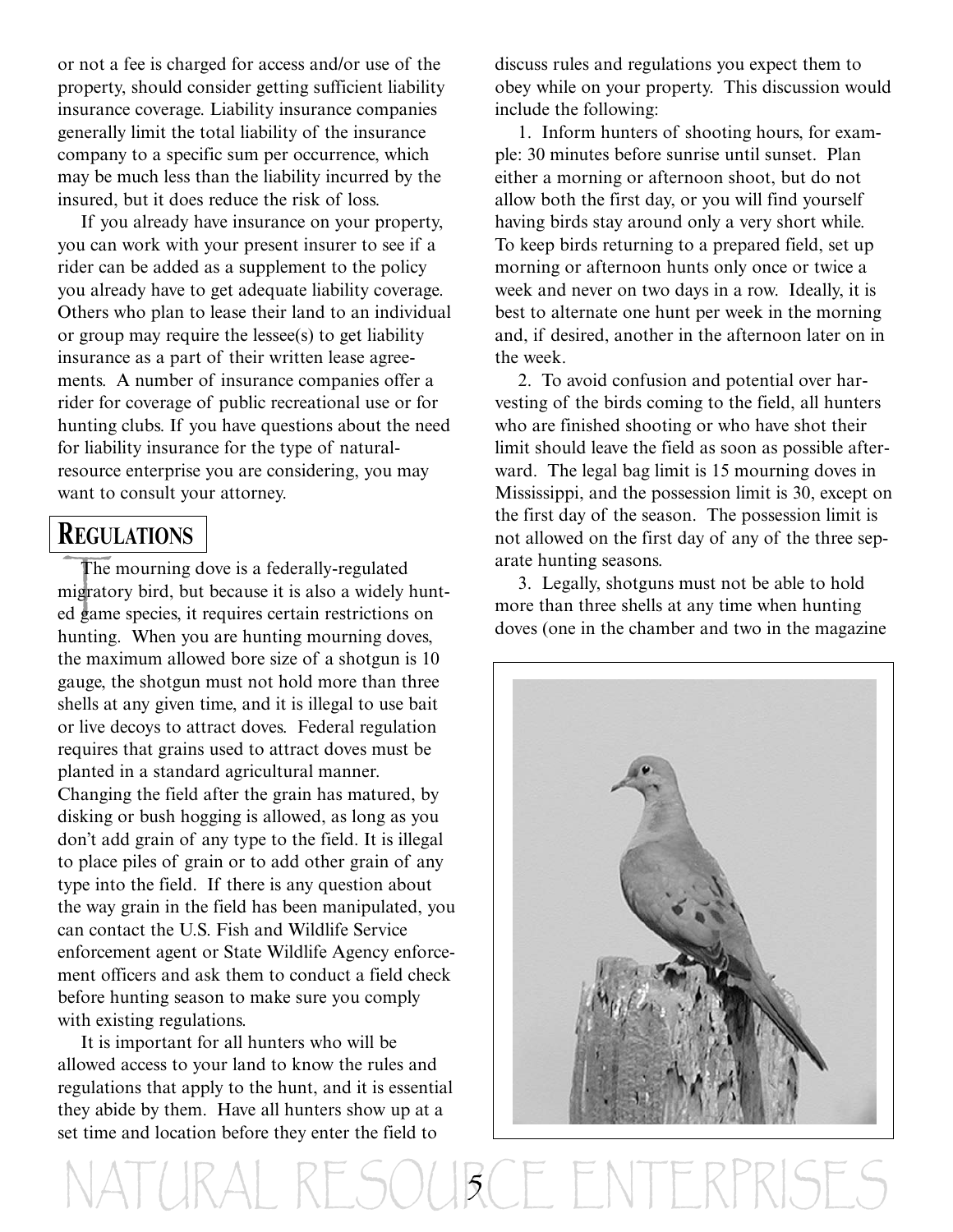of pumps and semi-automatics). When hunting doves, except for use of side by side, over and under, or single shot shotguns, the hunter must plug his shotgun so that not more than two shells can be inserted into the magazine.

4. Hunters must have a valid state hunting license that is signed and on their person before going into the field or qualify for an exemption as dictated by the Mississippi Department of Wildlife, Fisheries, and Parks.

For comprehensive regulation information on mourning doves in Mississippi, contact the Mississippi Department of Wildlife, Fisheries, and Parks, Wildlife Division, 1505 Eastover Drive, Jackson, MS 39211. Website: www.mdwfp.com.

#### **SAFETY**

Safe<br>unt.<br>Phjoym Safety is paramount to having an enjoyable dove hunt. Few things will sour hunter enthusiasm or enjoyment faster than being cited for a violation or having a hunter shot by another hunter shooting at a low-flying bird.

The following simple rules of thumb will help your hunt go smoothly and safely:

- $\vee$  Keep hunters separated a safe distance, which is at least 100 yards between hunters.
- $\vee$  Remind hunters never to shoot at low-flying birds or birds that alight in the field because of the danger of shooting a fellow hunter.
- $\vee$  Recommend that all hunters wear protective glasses.
- $\vee$  Never allow anyone in the field to drink or take alcohol into the field during shooting hours.

#### **OTHER CONSIDERATIONS**

Man<br>nany h<br>narveste Managing a dove field properly will provide many hours of shooting enjoyment as well as doves harvested for the grill or skillet. When designing your management strategy, include posting small signs with station numbers, and request that hunters stay near their posts while shooting. This will keep hunters from clustering in hot spots, such as areas where most birds fly into the field, which could lead to a hunting accident.

You need to post starting and ending times for morning and evening shoots, and hunters need to

follow them. The earlier all shooters leave a field, the more likely birds will keep returning to the field as long as food continues to be available. For example, hunters who begin shooting 30 minutes before sunrise and leave by 9:30 a.m. or earlier will enable doves to return to the field to feed. However, if doves are shot in the field until noon, many of the birds will find other places to feed. The more time hunters spend shooting doves in your field, the higher the likelihood that the number of returning birds will decrease significantly. The same principles also apply for afternoon hunts. While the birds may fly later in the afternoon on very hot days, it is still best to leave the field as soon as possible to let the birds return to feed before sunset. Once a shooter reaches his bag limit and leaves the field, invite another shooter to move to the empty station if he wants to, to increase his chance for shots.

If you want to shoot your dove field twice per week, it is best to space the hunts apart, for example on a Saturday, and either a Tuesday or Wednesday. Keeping hunts three or more days apart and limiting the number of hours hunters are in the field should keep birds returning to the field through the season.

#### **FINDING DOWNED BIRDS**

It<br>oc<br>d It is important for dove management, as well as good sportsmanship, that you make every effort to find downed birds. If you have a retriever, this should be easy. Let the dog do the work for you. Without a dog, though, more effort is needed. One strategy is to stop every time you shoot a bird and remove your shells. Do not reload until you find the downed bird to ensure you are not tempted to take another bird, thus having two birds down in different places. Disking strips into your field will also be helpful. It will let you see into the rows of vegetation and more easily find the downed bird.

### **ADVICE FOR HUNTERS**

You<br>
ovice<br>
dvisin You should be ready to answer questions from novice hunters regarding hunting basics. When advising an inexperienced hunter, suggest he aim for birds within 20 to 30 yards, and pick shots based on his level of skill. The hunter's ability will determine how much time is needed in the field and how many

NATURAL RESOUGCE ENTERPRIS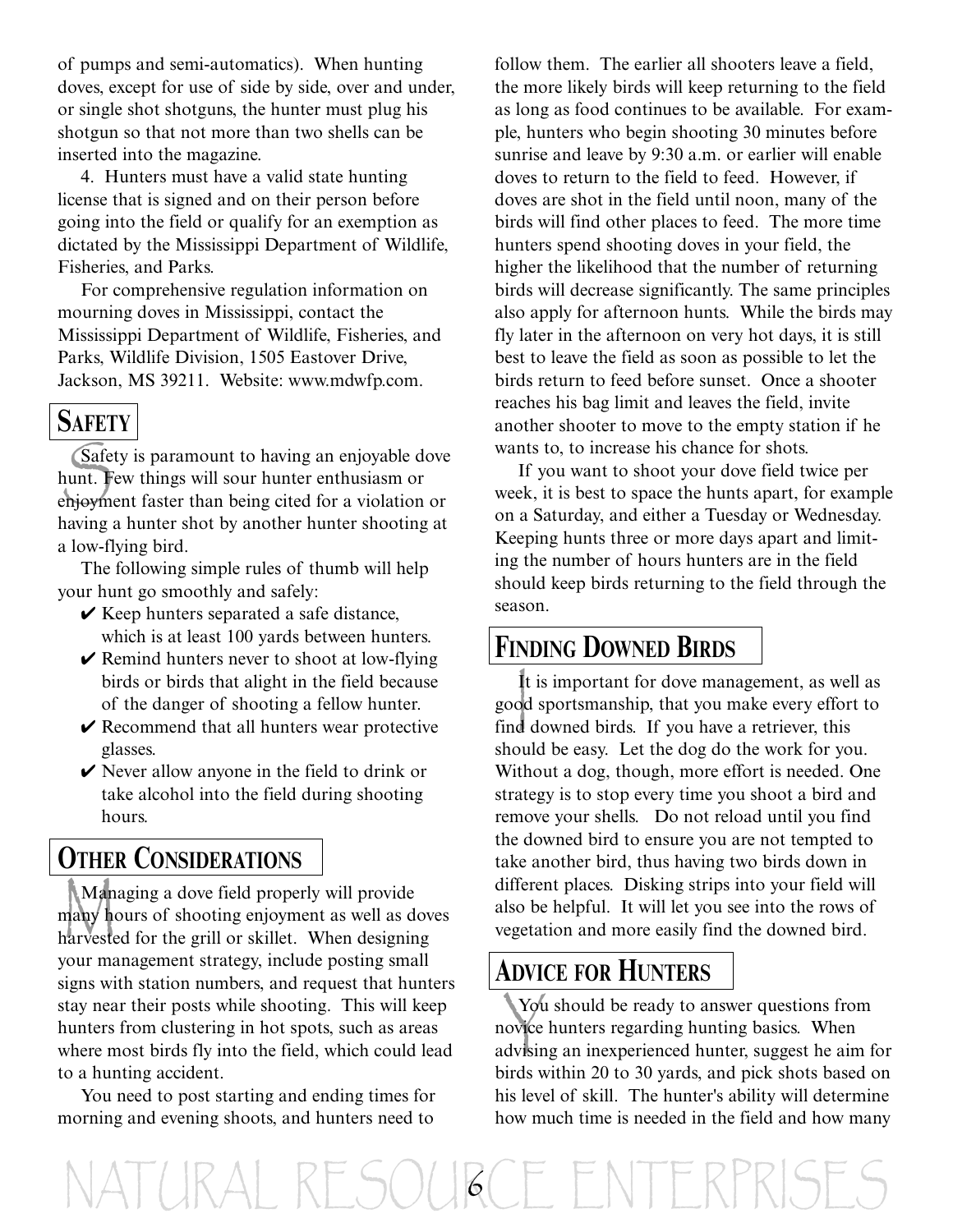shots he takes to bag his limit. On average, a hunter will use about 75 shells to reach a 15-bird bag limit. This will vary greatly, based on experience and shooting skill. An excellent hunter skilled in wingshooting may use 25 shells or fewer to take his limit.

The shot size, shotgun action type, and gauge are mostly based on personal preference. Most hunters select small shot sizes from 7 1/2 to 9's. The main point is that doves do not require magnum loads or large-sized shot. Also, shooting a light recoiling shotgun will make a large difference by the end of the hunt for a new hunter's comfort.

For the average hunter, shotgun choke is also a personal choice. Skeet or improved cylinder choke is generally more than enough for shooting doves. For a double gun, ideal chokes are improved cylinder and modified.

#### **COMFORT AND FEES CHARGED**

The<br>t is adv<br>or dull The first season is generally quite hot, and it is advisable for hunters to wear either camo or dull colored clothing. Besides dressing light, you may want to carry a small ice chest filled with cold water and sodas for drinking while in the field.

Depending on the facilities and fees charged, some landowners choose to provide water, soda, and/or a meal for the hunters. The costs to hunters can vary from as low as \$10 per shooter per hunt to more than \$100, depending on costs and amenities the landowner has provided to the hunters. To recover costs of preparing a dove field, landowners must know those costs. Some landowners with lodging and dining facilities offer package hunts for corporate or other groups at appropriate costs, which may be more than \$250 per hunter and may have facilities for a morning fishing trip and afternoon hunt

Currently, the most common prices seen advertised for a half-day dove hunt in Mississippi range from \$10 per hunter to \$150 per hunter. Again, this varies, depending on the services and amenities provided, and whether the hunt will be on land prepared by the landowner as a dove food plot or simply a harvested corn or wheat field.

#### **HUNTER EXPECTATIONS**

Whe<br>Blould When paying to enter a dove field, hunters should expect the following:

- $\overrightarrow{V}$  Everyone entering the field will practice safe hunting conditions. You won't know this unless all other hunters are friends who you know are experienced and ethical hunters.
- $\vee$  The landowner, or someone in charge of the hunt, should provide ground rules that include what the field size is limited to and where the property lines are.
- $\vee$  Alcoholic beverages are prohibited from the field during the hunt.
- $\vee$  All hunters have been informed not to shoot at low-flying birds or birds alighting in the field because of risk of shooting another hunter.
- $\vee$  Legal shooting hours will be adhered to.
- $\vee$  All hunters will make every possible effort to find all downed birds.
- $\vee$  Bag limits will be strictly adhered to.
- $\vee$  Harvested doves will not be cleaned in the field.
- $\vee$  Hunters will collect and take spent shells out of the field for proper disposal when they are finished shooting.
- $\vee$  Hunters will stay within the general area of their stations except to find downed birds.
- $\vee$  Hunters are expected to leave the field when they have taken their bag limit of birds, when they tire of shooting, or at a set time (when hunting in the morning – 9:30 to 10:00 a.m., no later than 15 minutes before sun set if hunting in the afternoon).
- $\vee$  If water or cold drinks are provided, how often will such beverages be provided.
- $\vee$  Everyone will be required to plug repeating shotguns to prevent their holding more than two shells in the magazine.

# NATURAL RESOURCE ENTERPRISES 7